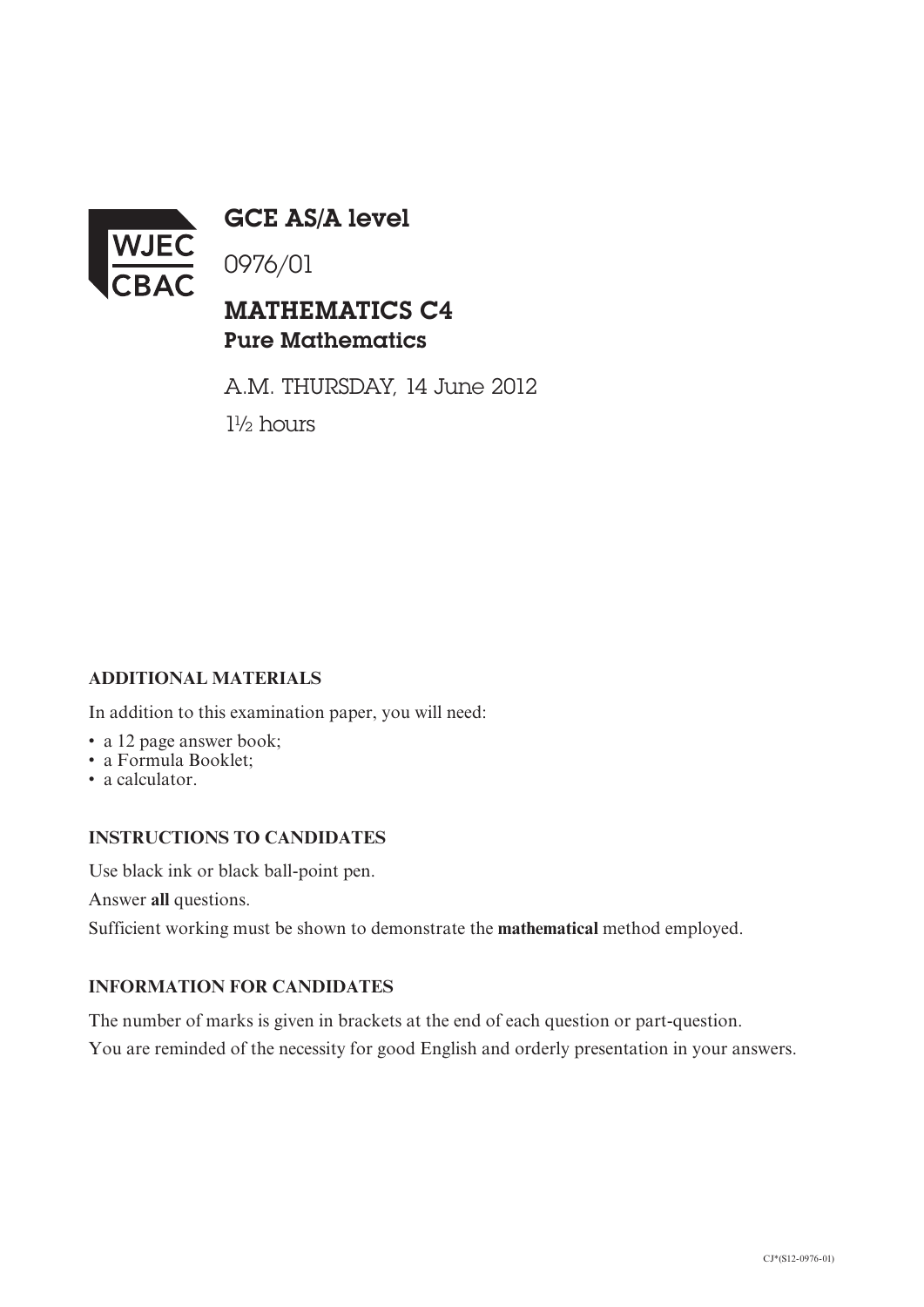**1.** The function *f* is defined by

$$
f(x) = \frac{11 + x - x^2}{(x + 1)(x - 2)^2}.
$$

- $(a)$  Express  $f(x)$  in terms of partial fractions. [4]
- *(b)* Use your result to part *(a)* to find the value of  $f'(0)$ . [3]
- **2.** Find the equation of the tangent to the curve

$$
y^3 - 4x^2 - 3xy + 25 = 0
$$

at the point  $(2, -3)$ . [4]

**3.** *(a)* Find all values of  $\theta$  in the range  $0^{\circ} \le \theta \le 360^{\circ}$  satisfying

$$
4\cos 2\theta = 1 - 2\sin \theta. \tag{6}
$$

- *(b)* (i) Express  $8 \sin x + 15 \cos x$  in the form  $R \sin (x + \alpha)$ , where *R* and  $\alpha$  are constants with  $R > 0$  and  $0^{\circ} < \alpha < 90^{\circ}$ .
	- (ii) Find all values of *x* in the range  $0^{\circ} \le x \le 360^{\circ}$  satisfying

 $8 \sin x + 15 \cos x = 11$ .

(iii) Find the greatest possible value for *k* so that

 $8 \sin x + 15 \cos x = k$ 

has solutions. Give a reason for your answer. [7]

**4.** The region *R* is bounded by the curve  $y = \sqrt{x} + \frac{y}{\sqrt{x}}$ , the *x*-axis and the lines  $x = 3$ ,  $x = 4$ . *x*  $=\sqrt{x} + \frac{5}{\sqrt{x}},$ 

Find the volume generated when *R* is rotated through four right-angles about the *x*-axis. Give your answer correct to the nearest integer. [5]

**5.** Expand  $\left(1+\frac{x}{3}\right)^2$  in ascending powers of *x* up to and including the term in  $x^2$ .  $\left(1+\frac{x}{3}\right)^{-\frac{1}{2}}$ 

State the range of values of *x* for which your expansion is valid.

Hence, by writing  $x = \frac{1}{5}$  in your expansion, find an approximate value for  $\sqrt{15}$  in the form  $\frac{a}{b}$ , where *a* and *b* are integers whose values are to be found.  $\begin{bmatrix} 5 \end{bmatrix}$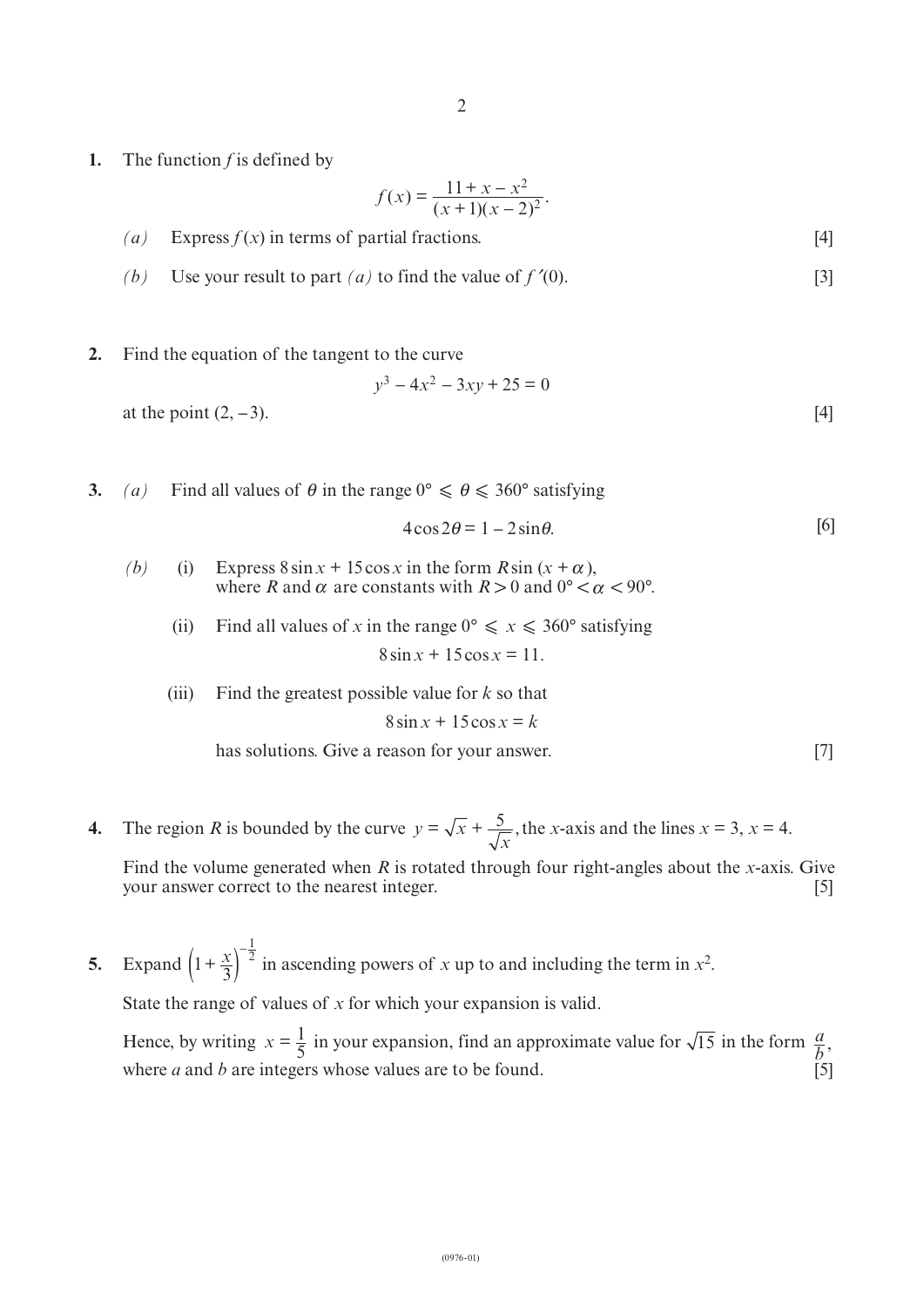- **6.** The parametric equations of the curve *C* are  $x = t^2$ ,  $y = 2t$ .
	- *(a)* Show that the normal to *C* at the point *P* with parameter *p* has equation

$$
y + px = p^3 + 2p.\tag{5}
$$

- *(b)* The normal to *C* at the point *P* intersects *C* again at the point with parameter 3.
	- (i) Show that  $p^3 7p 6 = 0$ .
	- (ii) Hence show that *P* can be one of two points. Find the coordinates of each of these two points. [6]
- **7.** *(a)* Find  $\int xe^{-2x} dx$ . [4]
	- *(b)* Use the substitution  $u = 1 + 3\ln x$  to evaluate

$$
\int_{1}^{e} \frac{1}{x(1+3\ln x)} dx.
$$

Give your answer correct to four decimal places. [4]

- **8.** Water is leaking from a hole at the bottom of a large tank. The volume of the water in the tank at time *t* hours is  $V \text{m}^3$ . The rate of decrease of *V* is directly proportional to  $V^3$ .
	- *(a)* Write down a differential equation satisfied by *V*. [1]
	- *(b)* Given that  $V = 60$  when  $t = 0$ , show that

$$
V^2 = \frac{3600}{at+1},
$$

where  $a$  is a constant. [4]

(c) When  $t = 2$ , the volume of the water in the tank is 50 m<sup>3</sup>. Find the value of *t* when the volume of the water in the tank is  $27 \text{ m}^3$ . Give your answer correct to one decimal place.

[4]

# **TURN OVER**